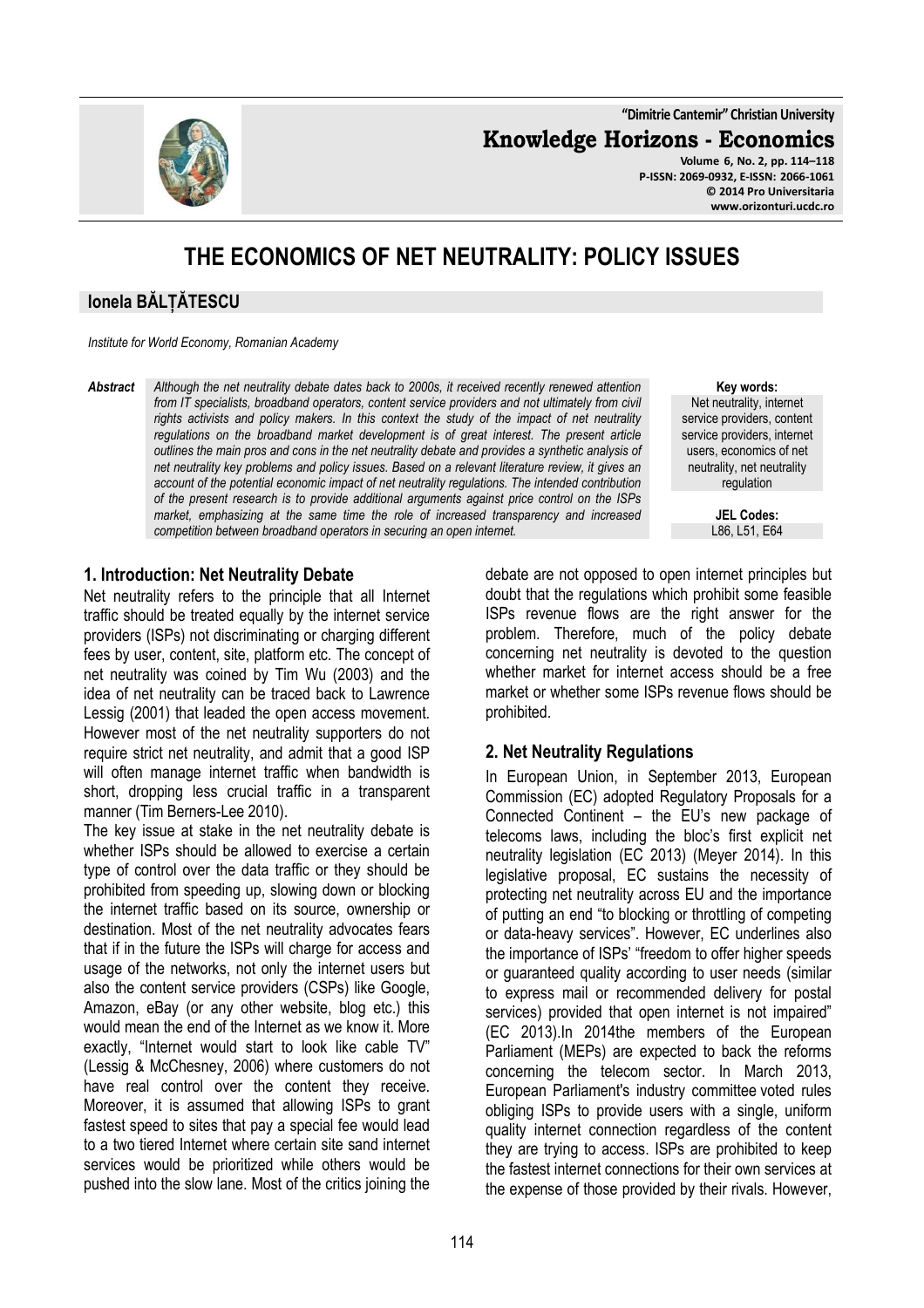broadband service providers are allowed to offer better connections for their own specialized business services provided this does not reduce the quality of the basic connection. The European Parliament is expected to vote on the proposal concerning telecom reforms in plenary in April 2014 (Hirst, 2014).

Civil rights groups such as EDRi (European Digital Rights), the German Digitale Gesellschaft, the French La Quadrature du Net, the Austrian Initiative für Netzfreiheit as well as Access Now from Brussels joined forces to defend net neutrality across Europe, launching the campaign Save the Internet. The advocates of the campaign criticize European Commission's 2013 legislative measures concerning net neutrality because it allows ISPs to charge an extra fee for delivering "specialized services". The concept of "specialized service" is not clearly defined in the proposed regulation and it could be applied to any kind of online service. Therefore, the net neutrality activists fear that this would lead to the creation of a two-tiered Internet, where certain services would be prioritized while others would be pushed into the slow lane (Essers, 2014).

In US, the Federal Communication Commission (FCC) already adopted in December 2010 the net neutrality legislative framework. The FCC acknowledges the usefulness of ISPs' "reasonable network management", considering at the same time that CSPs payments for priority arrangements raise significant concerns. However, transparency and competition are considered to be the main remedies to ensure net neutrality (Krämer, Wiewiorra&Weinhardt, 2013:16). In January 2014a US court of appeals ruled against net neutrality federal rules which require broadband providers to treat all Internet traffic equally (Ingram 2014). Big cable operators like Comcast and telecommunications firms like Verizon, which brought the lawsuit on which the court ruled, will be free to award faster speeds to sites that pay a special fee and to slow or block sites and services that compete with favored affiliates (Hiltzik, 2014). The decision was fiercely criticized by net neutrality advocates that sustain that consumers were left without defense against greedy broadband providers.

The debate concerning net neutrality date back to 2000s, but the study of net neutrality is still topical, given the new developments on the ITC market and also given the growing interest in the subject of civil rights activists, law makers and public, in general. The present article provides in the following sections: (1) a concise literature review of the net neutrality problem, emphasizing the main pros and cons and (2) a synthetic analysis of the economic consequences of some proposed net neutrality regulations and policies and their impact on the broadband market. The main

objectives of the research presented in this article are to explain why reasonable and transparent ISPs network management cannot be avoided given the current status-quo of the Internet and to provide additional argumentation supporting the idea that price regulation on the ISPs market is neither the best nor the only solution for securing an open internet.

# **3. Reasonable and Transparent Net Neutrality versus Strict Net Neutrality**

From the beginning, the architectural design of the Internet was guided by principles entailing nondiscrimination between data packets based on their content and source. At the same time, some requirements concerning Quality of Service (QoS) entail a certain type of traffic management. End to end principle and best-effort principle establish that all data packets sent to the network are treated equally and that no intermediate node can exercise control over the network as a whole. No matter how important a data packet may be routers would always process their queue according to the first-in-first-out principle. At the same time, there are requirements for reliable transmission of information that is time critical (low latency) or for which it is desired that data packets are received at a steady rate and in a particular order (low jitter). For example, minimizing latency is of great interest for stock exchanges or financial transactions on the Internet. Millisecond improvements in network speeds offer a competitive advantage for financial institutions. Also, voice communication requires both low latency and low jitter. The requirements for Qos are already reflected in the architecture of the Internet. For example, Internet Protocol version 4(IPv4) and also the current Internet Protocol version 6 (IPv6) contains header information on the traffic class which allows routers to prioritizes packets in their queue, facilitating Qos for certain applications. Moreover, content distribution networks (CDNs) are paid by content service providers (CSPs) to improve users' Quality of the Experience (QoE), given the fact that CSPs revenue from advertisements depends on the number of users on a service. The role of CDNs is obviously non-neutral, their function being to build additional infrastructure that bypasses congested routes on the public Internet (Krämer, Wiewiorra&Weinhardt, 2013:2, 11, 29).

Tim Berners-Lee(2010),best known as the inventor of World Wide Web and an advocate of the net neutrality, sustains that a good ISP will often manage traffic so that when bandwidth is short, less crucial traffic is dropped in a transparent way for users. In fact, traffic management constitutes the current status-quo of the Internet and prioritization mechanisms for data packets are by and large implemented in the network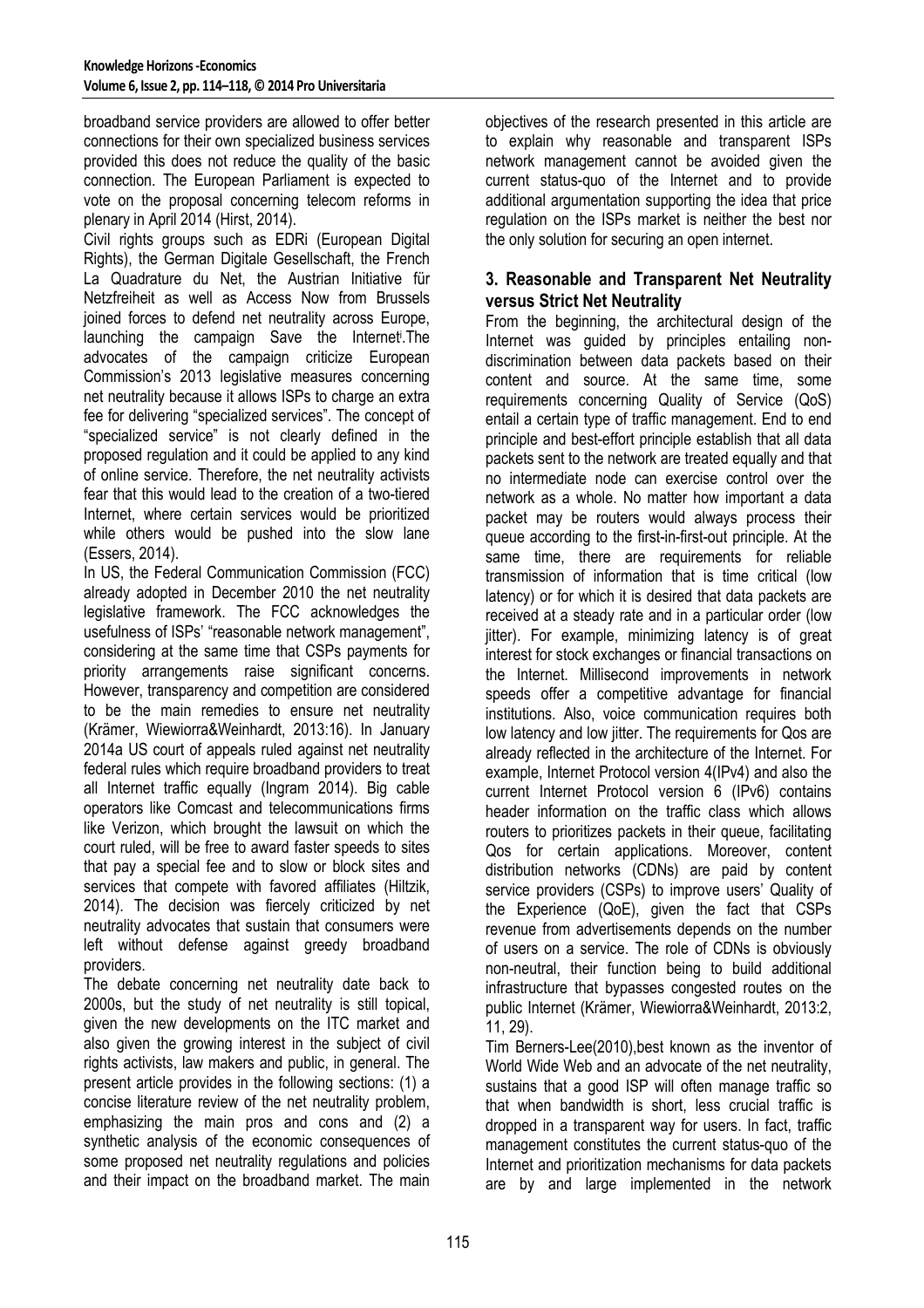infrastructure of access ISPs. Tim Wu (2013:168) distinguishes between local network restrictions and inter-network restrictions, considering that ISPs should be allowed to manage bandwidth consumption and other matters of local concern but inter-network restriction should be viewed with suspicion.

The case for the enforcement of strict net neutrality rules cannot be really sustained without requiring important changes of the today internet infrastructure. Some of the net neutrality sustainers are not requiring such a radical type of net neutrality; rather they are concerned that the prioritization mechanisms for data packets that characterize today internet infrastructure could be used by ISPs in order to prioritize those services that provide them with additional revenue streams. For example, ISPs providers could send video from a certain media company at the quality agreed by contract while transferring video from competing media companies at a slower rate. Or ISPs could make easier for customers to connect to a particular online shoe store and harder to reach others. Moreover, ISPs could make difficult for customers to reach websites of certain political parties, religion etc. (Tim Berners-Lee 2010).However, the fine line between reasonable and unreasonable network management which benefit or harm the customers could be difficult to be identified and synthesized in concrete and unequivocal regulation and policies. In this regard, the economic analysis of the net neutrality could reveal some of the most important side effects and economic consequences of net neutrality regulations.

# **4. The Economics of Net Neutrality: Key Policy Issues**

In terms of policies, there are two methods proposed to secure net neutrality: (a) price regulation (ISPs must charge CSPs a price of zero); (b) increased competition between ISPs (removing the barrier to market entry for ISPs) and increased transparency in contractual relations between ISPs and customers.

### *4.1. Net Neutrality as Zero-pricing Rule*

Whatever the economic sector where price control is enforced it distorts the allocation of resources, creating shortages or surpluses on the market. ISPs market is not an exception from this point of view. Prohibiting ISPs from charging CSPs is a special case of price control and such regulation could substantially reduce investment incentives of broadband suppliers. Without new investments in the broadband infrastructure and with internet traffic which could increase at a rate that cannot be handled by the current technology and traffic management techniques, the Internet could be severely and persistently congested (exaflood problem).

Moreover, the condition that net neutrality regulations seeks to ban (discrimination or favoritism of some CSPs) arise more often when bandwidth is short (Swanson 2007).

ISPs are the operators of a two-sided market, connecting CSPs to internet users, each side preferring to have as many partners as possible on the other side. Internet users prefer to have access to a variety of contents and CSPs are advantaged when available for many internet users in order to maximize their advertisement revenues. The core of the Internet comprise several types of ISPs, performing different roles: (a) the customer access networks which secure physical connection to each household; (b) the backhaul networks which aggregate the traffic from all connected household of a single ISP and (c) the backbone networks which deliver the aggregate traffic from and to different ISPs (Krämer, Wiewiorra & Weinhardt, 2013: 5). Usually internet users are connected to only one access ISP (either because of contractual conditions or because they do not have other choices in the region where they live). At the same time, CSPs are usually subscribed to more than one backbone ISP or maintain their own backbone ISP, like Google. Therefore, the competition between backbone ISPs could outweighthe discrimination or favoritism exercised by ISPs on CSPs. Currently the main revenue source for access ISPs is internet users' subscriptions, while backbone ISPs are paid by CSPs. If internet traffic continues to increase, access ISPs will need sooner or later additional bandwidth and implicitly more funds for additional investments in broadband infrastructure. Therefore it could be the case that access ISPs cannot bear the costs for additional infrastructure investments without tapping additional revenue streams. In this context, access ISPs could increase their revenue either by increasing the fees for internet users or by imposing some fees to CSPs, given the fact that CSPs benefit from the increased bandwidth of the customer access network as well. Krämer, Wiewiorra & Weinhardt, (2013: 7) emphasize that currently transportation network equipment providers like Cisco, Alcatel Lucent an Huawei improved constantly the efficiency of their products such that costs per unit of bandwidth constantly decreased, offsetting the costs' increases that access ISPs worry about.

Net neutrality as zero-pricing rule imposed to ISPs does not secure strict net-neutrality, but it outlaws the nonnet neutrality models with two sided pricing regime: (a) the termination fee model where CSPs are charged just to be able to transmit their data to the access ISP's customers but without additional benefits in return; (the termination fee model is a common practice in the fixed and mobile market for voice communication); (b) the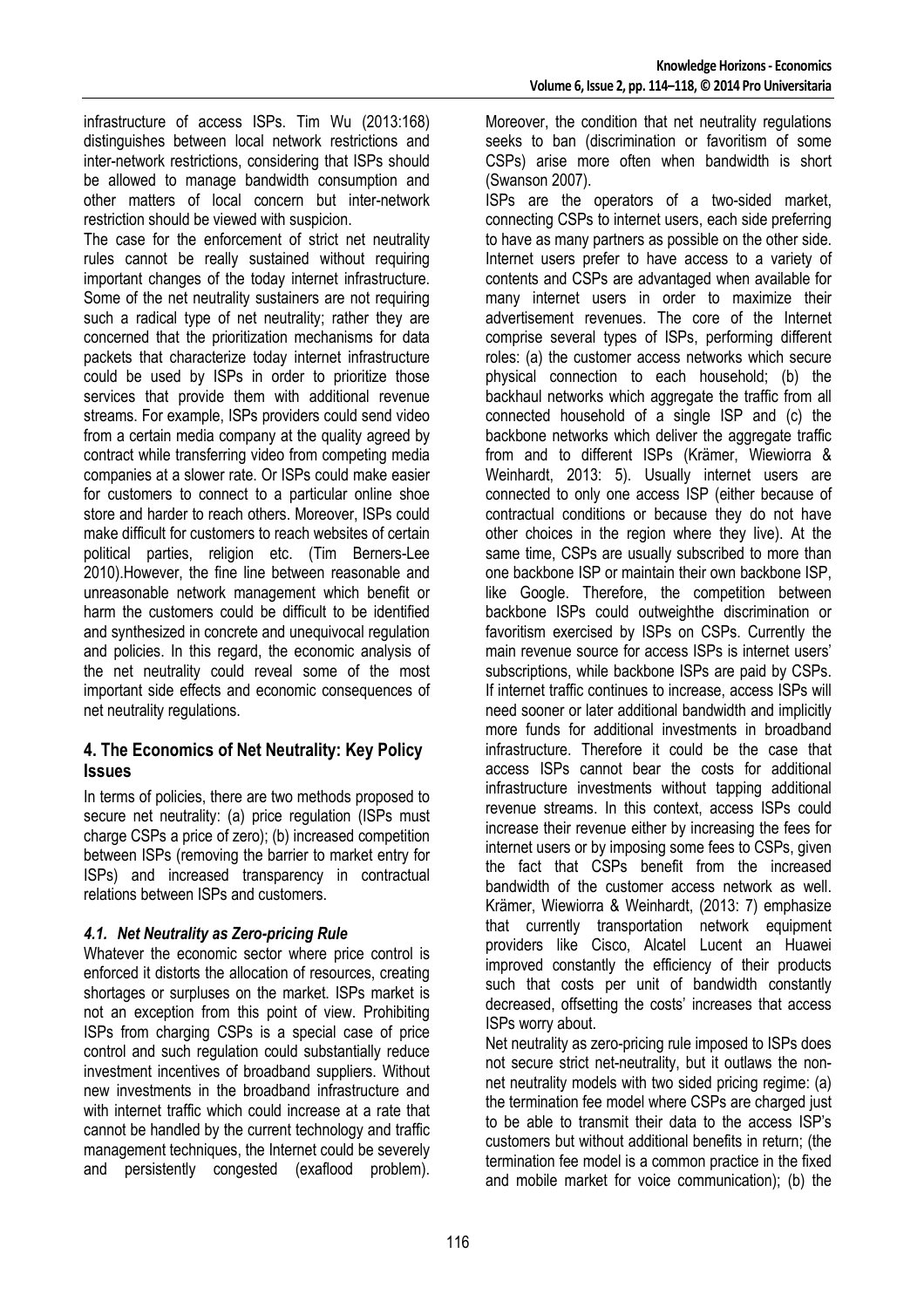CSPs tiering model where ISPs charge CSPs offering in exchange faster access lanes (Krämer, Wiewiorra & Weinhardt, 2013).

The main arguments for enforcing a zero pricing rule on ISPs market is that such a rule secure cheap market entry for CSPs ensuring that internet users access as many CSPs as possible. In the context of a two sided pricing regime, interconnection will depend on the number of ISPs and its agreements with CSPs, and given the number of ISPs and CSPs worldwide it seems that internet users would have access only to a fraction of the CSPs they have today (Lee & Wu, 2009). Another argument formulated especially against CSPs tiering model is that ISPs will have powerful incentives to block traffic for certain CSPs even if broadband resources are not scarce in order to maximize their profits. However, increased competition and transparency on ISPs market could be the answer for most of the net neutrality advocators' concerns.

### *4.2. Transparency and Competition on ISPs Market*

Many shortcomings of the non-net neutrality models (with ISPs charging CSPs for access and usage of networks) can be overweighed by contractual relations between internet users and access ISPs. In this case, transparency about the ISPs' network management practices is very important. Krämer, Wiewiorra & Weinhardt, (2013:15) point out that transparency may be achieved top-down or bottom-up. Top-down method is by legislation requiring ISPs to make their network management practices publicly available. However the top-down approach is not entirely satisfactory if the information is not easily verifiable or easy to be understood. From this point of view bottom-up approaches may be more useful. For example the Glasnost projectiioffers online tools for verifying some of the ISPs practices concerning traffic management. Therefore, in a non-net neutrality model, firms which provide monitoring services of ISPs practices regarding traffic management are an efficient market based solution securing transparency for internet users.

Transparency regarding ISPs' network management practices is relevant if competition on the broadband market is not hindered. If ISPs market is really open, any ISP will have enough incentives to not deceive the confidence of their customers. Szoka, Starr, Matthew & Henke (2013) point out that the most important barriers to entry on broadband market are imposed by local government regulation. Although it is widely believed that deploying the broadband infrastructure is the complicated part for broadband businesses, in fact the pre-deployment barriers, imposed by local governments and public utilities are to be blamed for choking broadband competition. Szoka, Starr, Matthew & Henke (2013) point out that the real bottleneck isn't incumbent

providers of broadband, but incumbent providers of "rights-of-way", which are the real monopolists, having the final say on whether an ISP can build a network. Thus the number of potential competitors who can profitably deploy services is artificially reduced. Sometimes local governments can favor one ISP over another. For example, Kansas City and Austin local governments gave Google "rights-of-way" access for little to no cost. On the one side everybody in that region has benefited from clearing regulatory barriers for Google Fiber, but on the other side the benefit will be greater if local governments will clear the regulatory barriers for all the other ISPs providers. Finally, Szoka, Starr, Matthew & Henke (2013) emphasize that local governments became used to think about" rights-ofway" as revenue streams creating huge side effects on ISPs market.

The net neutrality activists' worries concerning the future of the Internet are justified, especially when barrier to entry on the ISP market are high. But the policy solutions proposed entails often side effects and pitfalls that compound the problem rather than solve it. Imposing prices below the market price entails shortages: broadband price regulation is likely to significantly slow the pace of the broadband deployment. When bandwidth becomes short, traffic management could not be avoided – either market based or bureaucratic and politically regulated. The impact of the slow broadband infrastructure deployment could be huge considering that the Internet gradually emerged from a mere network of networks into a market for markets (Krämer, J; Wiewiorra, L. & Weinhardt, C. 2013:3) and that the internet traffic is increasing at a rapid pace. Cisco predicts that global internet traffic is going to triple by 2017. Given the growing number of non-PC devices, more people with more devices will create more content—especially video content. Also, Cisco predicts that the Internet of Things (the network of connected devices, including machine-to-machine (M2M) connections) will be another important driver of growth for global internet traffic (Burt 2013).

# **5. Concluding Remarks**

Net neutrality supporters typically do not require strict net neutrality and admit that a good ISP will often manage internet traffic when broadband resources are scarce. In terms of policies the question is whether market based solutions are the right answer to the problem or whether internet access market should be regulated, prohibiting ISPs to charge CSPs for access and usage of the network. Market based solutions are transparency (transparent traffic management performed by ISPs contractually agreed & private